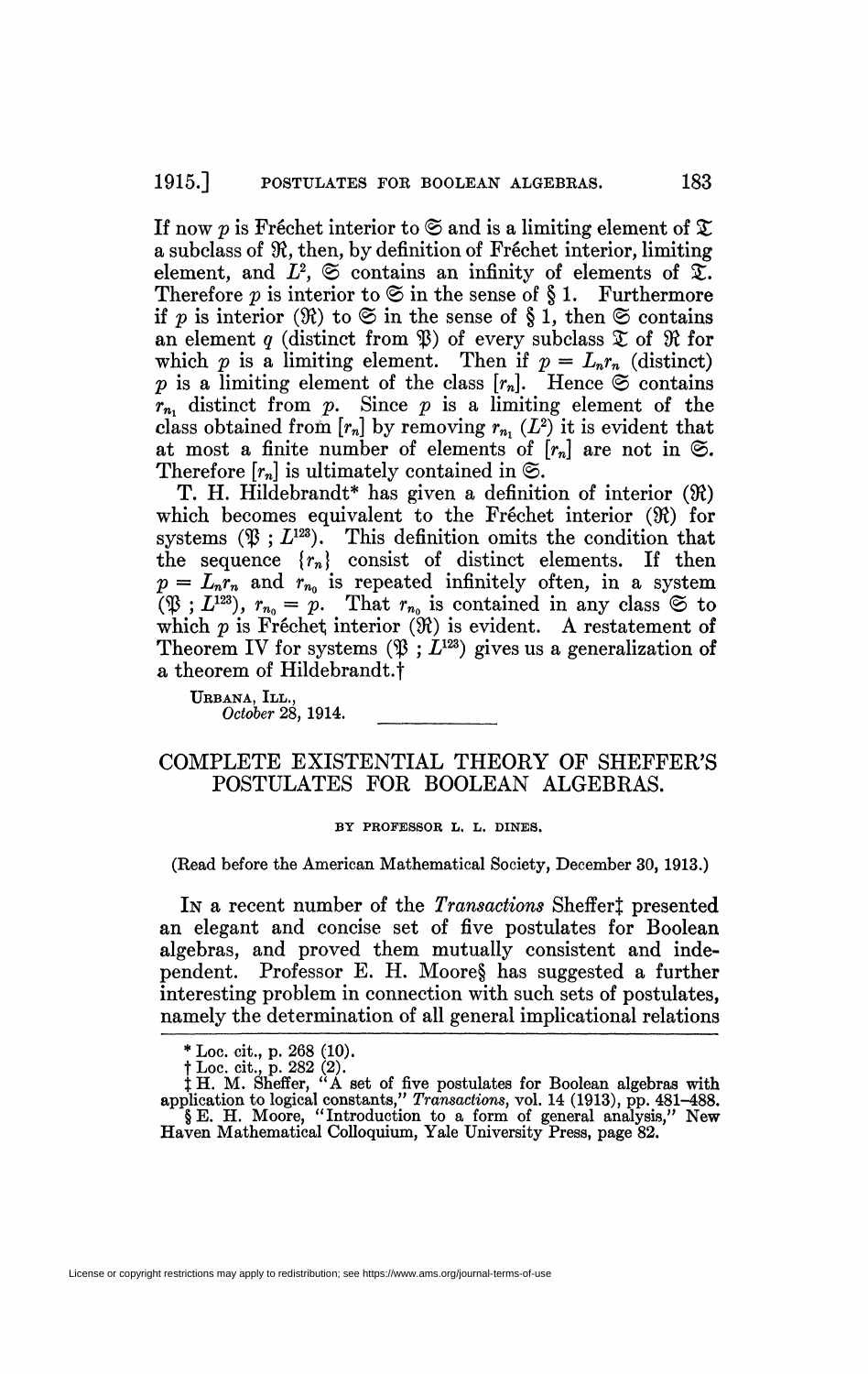which exist between properties defined either by the postulates themselves or by the negatives of the postulates. A set of postulates are then said to be *completely independent,* if and only if no such implicational relations exist. For example, though Sheffer's postulates are independent in the ordinary sense that no four of them imply a fifth, they are not completely independent, for it can be shown that the negative of the first postulate implies the third, fourth, and fifth.

The postulates in question define properties of a system consisting of a class  $\Re$  of undefined elements and an undefined binary rule of combination | between elements of  $\Re$ . Any system  $\Sigma(\mathbb{R}, \cdot)$  of the prescribed type has, with respect to the five properties defined by the postulates, one of the  $2^5 = 32$ characters:

(1) 
$$
(+++++), (-++++), \cdots, (----+),
$$
  
 $(----);$ 

the *i*th sign of the character being  $+$  or  $-$  according as  $\Sigma$ has or has not the *i*th property. The body of  $2^5 = 32$ propositions stating for the various characters (1) that there does or does not exist a system having the character in question, constitutes what Professor Moore has called "the complete existential theory" of the five postulates.

## $\S 1.$  *Sheffer's Postulates Concerning a System*  $\Sigma(\Re, |).$

The five postulates of Sheffer are:

1. There are at least two elements in *\$.* 

2. Whenever *a* and *b* are elements of  $\mathcal{R}$ ,  $a \mid b$  is an element of  $\Re$ .<br>*Definition.*  $a' = a | a$ .

 $D$  *ginition*,  $\alpha$  and the angle  $\alpha$ . 3» Whenever *a* and the indicated combinations of *a* are elements of  $\mathbb{R}$ ,

$$
(a')' = a.
$$

 $\frac{1}{1}$   $\frac{1}{1}$   $\frac{1}{1}$   $\frac{1}{1}$ 4. Whenever  $a, b,$  and the indicated combinations of  $a$ and  $b$  are elements of  $\Re$ .

$$
a \mid (b \mid b') = a'.
$$

5. Whenever a, *b, c,* and the indicated combinations of  $a, b,$  and  $c$  are elements of  $\Re$ ,

$$
[a | (b | c)]' = (b' | a) | (c' | a).
$$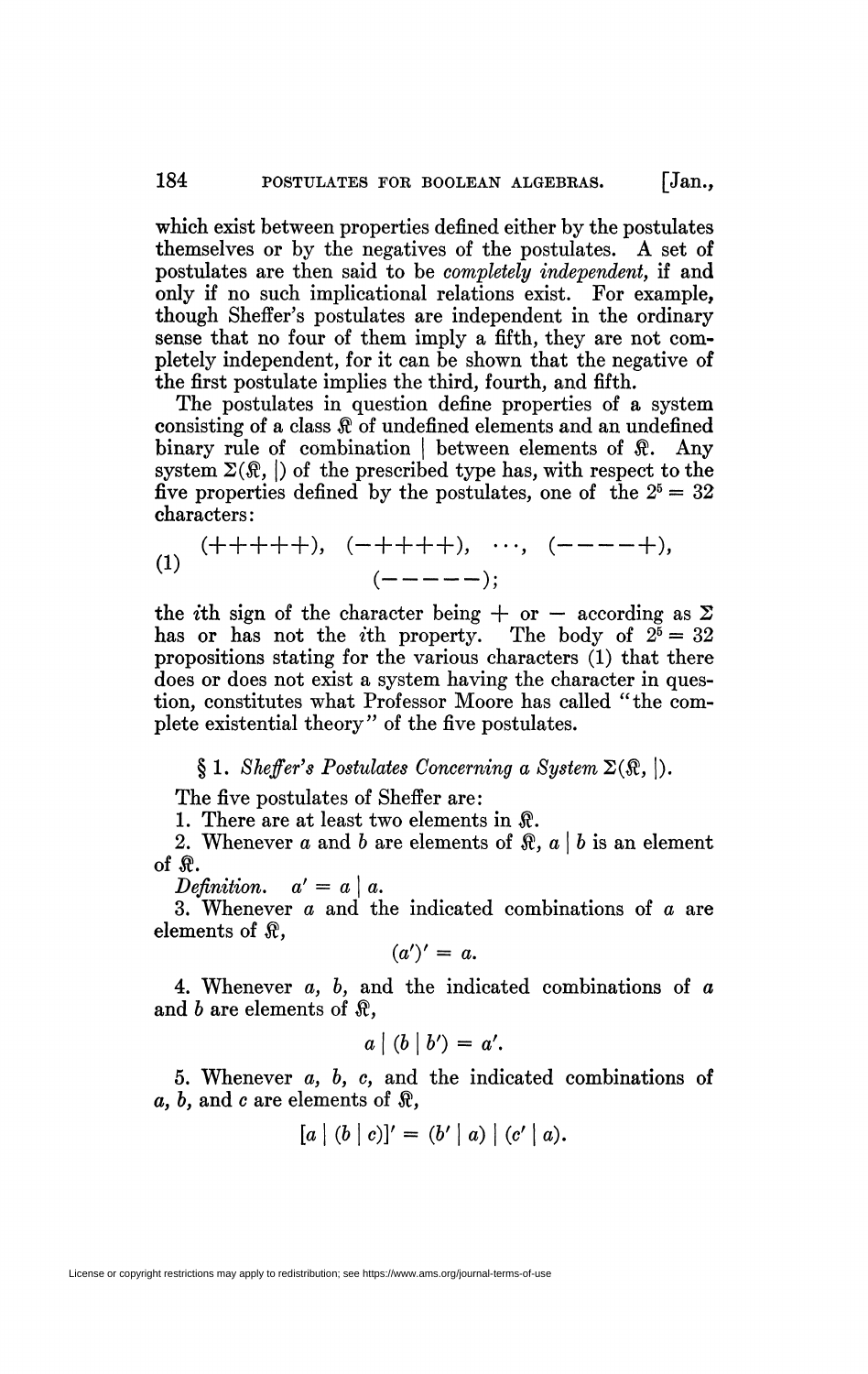In what follows, the fact that a system  $\Sigma$  has the property defined by the *iih* postulate will be indicated\* by placing *i* as a superscript to  $\Sigma$ . The fact that  $\Sigma$  does not have the property defined by the *i*th postulate will be denoted by placing  $\overline{\phantom{a}}$  – *i* as a superscript to  $\bar{\Sigma}$ . For example we may express the facts that  $\Sigma$  satisfies postulates 2 and 3, but does not satisfy postulate 4 by  $\Sigma^{23-4}$ .

### § 2. *Complete Existential Theory.*

THEOREM. *For the five postulates 1-5 concerning systems*   $\Sigma(\mathbb{R}, |),$  the complete existential theory consists of 14 proposi*tions of non-existence, and 18 propositions of existence. In particular the four postulates 2-5 are completely independent. The non-existences are expressed by the proposition* f

$$
\Sigma^{-1} \supset \Sigma^{345}.
$$

To prove proposition (2) we need only note that the hypothesis necessitates either  $\mathbb{R}^{null}$  (that is that  $\mathbb R$  have no elements) or  $\mathbb{R}^{\text{singular}}$  (that is that  $\hat{\mathbb{R}}$  have only one element). In the former case  $\Sigma$  satisfies postulates 3, 4, 5 vacuously. In the latter case  $\Sigma$  satisfies postulates 3, 4, 5 either vacuously or evidently, according as  $\Sigma$  does not or does satisfy postulate 2.

Proposition (2) renders impossible the existence of systems  $\Sigma$  with the following 14 characters:

$$
(-+-++), (-++-+), (-+++-), (-++--),
$$
  
\n $(-+-+-), (-+--+), (-+---),$   
\n $(---++), (--+-+), (--++-), (--+--),$   
\n $(---+-), (----+), (-----).$ 

We next give examples of systems  $\Sigma$  having each of the other 18 characters as follows: two examples for  $\mathbb{R}^{\text{singular}}$ , ten examples for  $\mathbb{R}^{dual}$ , and six examples for  $\mathbb{R}^{triple}$ . In each case the class  $\mathcal{R}$  has the smallest number of elements possible.

License or copyright restrictions may apply to redistribution; see https://www.ams.org/journal-terms-of-use

<sup>\*</sup> The scheme of notation here described is used by Professor Moore in his General Analysis.

 $\dagger$  The symbol  $\Box$  used in the statement of this proposition is the symbol<br>of logical implication used by Professor Moore and others. In words,<br>proposition (2) may be stated: "If a system  $\Sigma$  does not satisfy postulate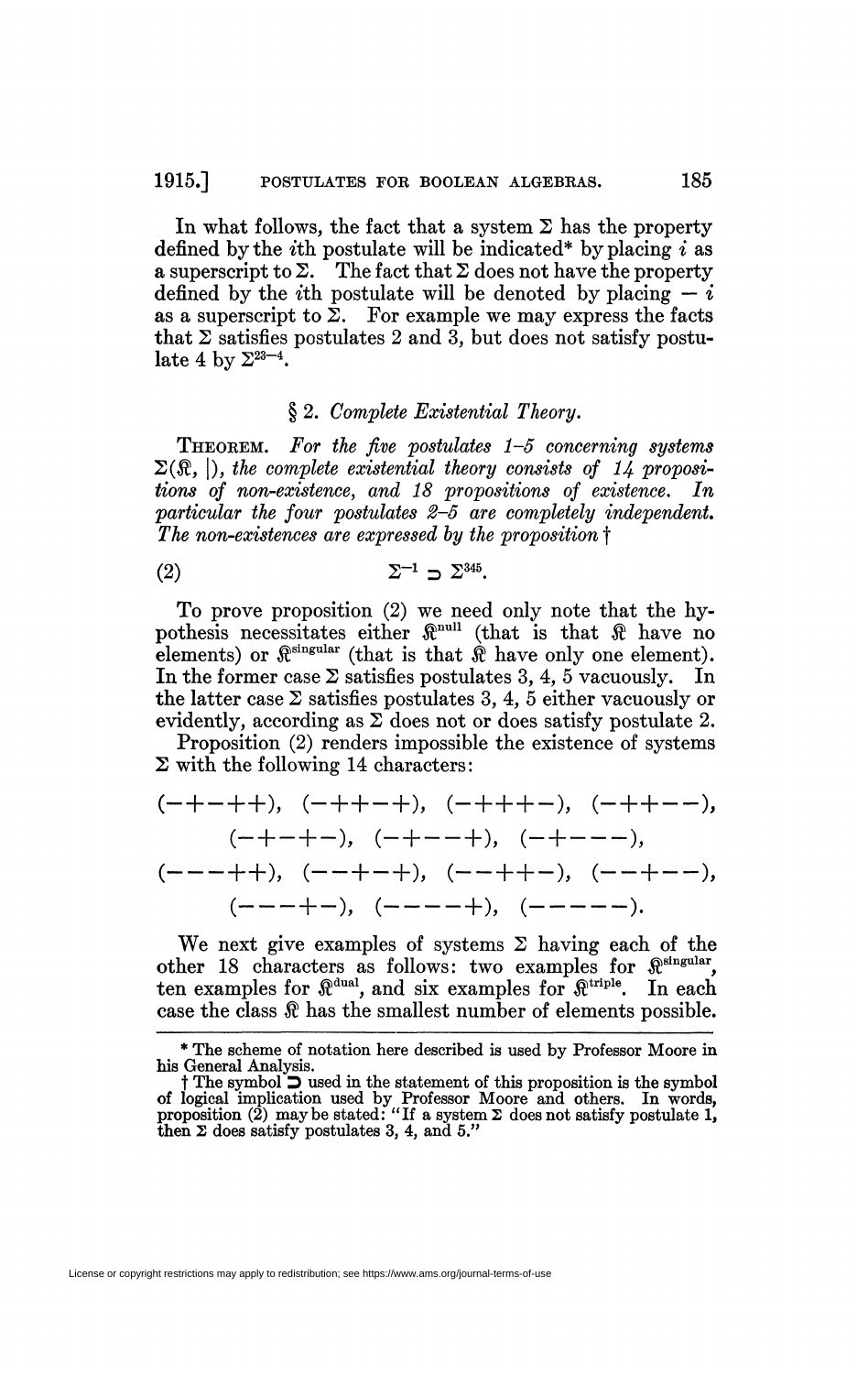# *Examples for*  $\Re$  *singular.*

A class  $\Re$  with single element m furnishes systems  $\Sigma$  with the following two characters:

$$
(-++++) \quad \text{when } m \mid m = m,
$$

$$
(--+++) \quad \text{when } m \mid m \neq m.
$$

In the examples for  $\mathcal R$  dual, and  $\mathcal R$  triple, the operation  $|$  will be defined by means of tables. For instance if *\$t* has two elements m and n; and if  $m \mid m = n, m \mid n = m, n \mid m = n$ , and  $n \mid n$  is not an element of  $\mathbb{R}$ , this will be expressed by the table

|         | $\it m$ | $\it n$ |
|---------|---------|---------|
| m       | п       | m       |
| $\it n$ | $\it n$ |         |

*Examples for & dual.* 

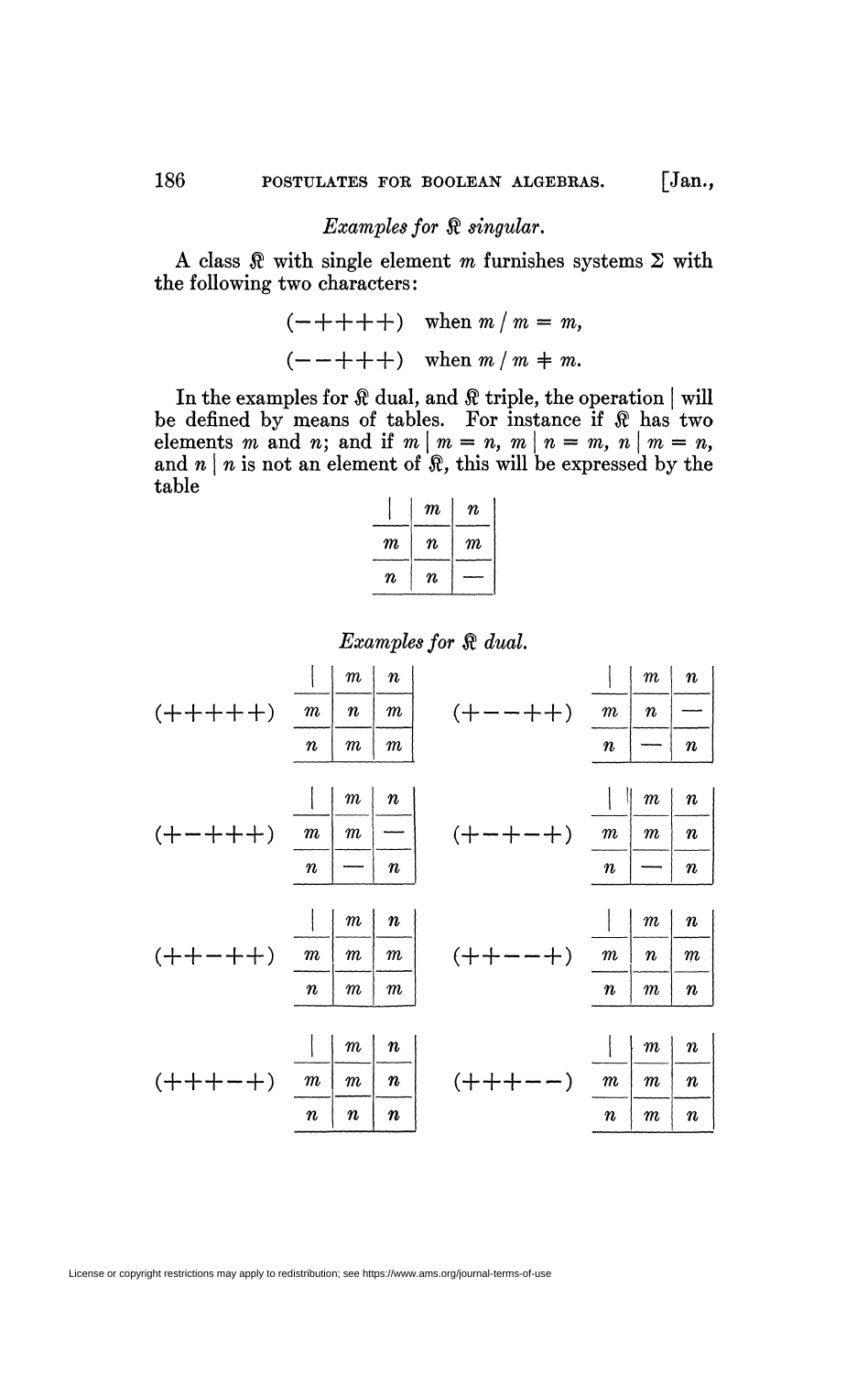1915.] POSTULATES FOR BOOLEAN ALGEBRAS. 187

|                                 |                   | $\vert m \vert n$ |   | $\vert$ $m \vert n$ |                  |
|---------------------------------|-------------------|-------------------|---|---------------------|------------------|
| $(+ + + + -)$ $m \mid m \mid m$ |                   |                   |   | $m \mid n \mid m$   |                  |
|                                 | $n \mid n \mid n$ |                   | n |                     | $\boldsymbol{n}$ |

That there are no examples of other characters to be obtained for  $\mathbb R$  dual is shown by the two propositions\*

(3)  $\qquad \qquad \mathfrak{R}^{\text{dual}} \cdot \Sigma^{-3} : \ \Rightarrow : \Sigma^5$ 

(4)  $\mathbb{R}^{\text{dual}} \cdot \Sigma^{-2} : \supset \Sigma^5$ ,

both of which follow without difficulty from the definitions involved.

*Examples for \$t triple.* 

| l<br>$\iota$<br>l<br>$\boldsymbol{m}$<br>$\pmb{n}$<br>$\pmb n$<br>$\it m$       | $\it m$<br>$\pmb{n}$<br>$\it m$<br>$\pmb{n}$<br>l<br>$\pmb{n}$                                  |    | l<br>$\it m$<br>$\pmb{n}$          | $\boldsymbol{l}$<br>l<br>$\it n$<br>$\it m$          | $\it m$<br>$\it m$<br>$\boldsymbol{l}$<br>$\pmb{n}$                 | $\it n$<br>$\it n$<br>$\pmb{n}$<br>$\it m$ |  |
|---------------------------------------------------------------------------------|-------------------------------------------------------------------------------------------------|----|------------------------------------|------------------------------------------------------|---------------------------------------------------------------------|--------------------------------------------|--|
| l<br>$\boldsymbol{l}$<br>l<br>l<br>$\boldsymbol{m}$<br>l<br>$\pmb{n}$           | $\boldsymbol{m}$<br>$\boldsymbol{n}$<br>$\it m$<br>$\pmb{n}$<br>$\it m$<br>$\pmb{n}$<br>$\it n$ |    | l<br>$\boldsymbol{m}$<br>$\pmb{n}$ | l<br>$\boldsymbol{l}$<br>$\boldsymbol{l}$<br>$\it m$ | $\boldsymbol{m}$<br>$\it m$<br>$\boldsymbol{l}$<br>$\boldsymbol{l}$ | $\pmb n$<br>$\boldsymbol{l}$<br>$\it m$    |  |
| l<br>$\boldsymbol{l}$<br>l<br>$\overline{l}$<br>$\it m$<br>$\pmb{n}$<br>$\it m$ | $\it m$<br>$\pmb{n}$<br>$\it m$<br>$\boldsymbol{n}$<br>$\boldsymbol{l}$<br>l<br>l<br>$\it m$    | (+ | l<br>$\boldsymbol{m}$<br>$\pmb{n}$ | l<br>l<br>$\it n$                                    | $\boldsymbol{m}$<br>$\it m$<br>$\boldsymbol{l}$                     | $\pmb{n}$<br>$\it m$<br>$\it m$            |  |

That postulates 2-5 are *completely independent* follows from the fact that systems have been exhibited having the  $2^4 = 16$  characters  $(\pm \pm \pm \pm \pm).$ 

\* Proposition (3): If the class  $\Re$  has exactly two elements and the system  $\Sigma$  does not satisfy postulate 3, then  $\Sigma$  does satisfy postulate 5. The interpretation of (4) is similar.

License or copyright restrictions may apply to redistribution; see https://www.ams.org/journal-terms-of-use